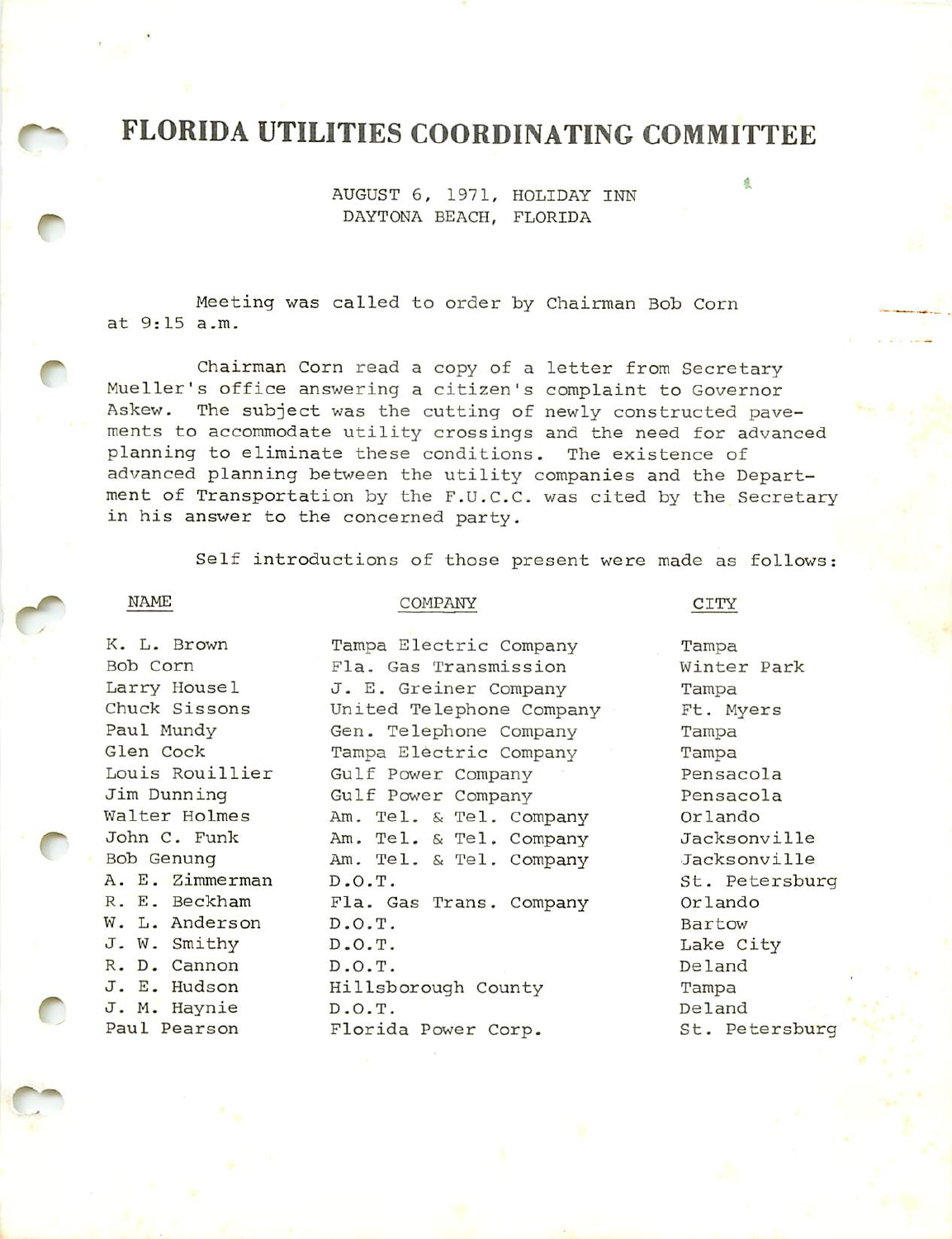|  | w |  |
|--|---|--|

# NAME COMPANY COMPANY

| J. D. Beach        | D.O.T.                      | Deland             |
|--------------------|-----------------------------|--------------------|
| R. E. Wilson       | S.B.T.&T. Company           | Daytona Bea        |
| J. B. Compton      | S.B.T.&T. Company           | Daytona Bea        |
| G. A. Reed         | Clay Electric Co-op, Inc.   | Keystone Ht        |
| Lew Chaff          | Clay Electric Co-op, Inc.   | Keystone Ht        |
| C. B. Roane        | Fla. Power & Light Company  | Daytona Bea        |
| B. B. Godfrey      | D.O.T.                      | Deland             |
| C. B. Prime        | Fla. Power & Light Company  | Daytona Bea        |
| Bob Foote          | Winter Park Tel. Company    | Winter Park        |
| Don Brant          | City of Orlando             | Orlando            |
| Fred Marden        | Orange County               | Orlando            |
| Ralph Bullington   | Am. Tel. & Tel. Company     | Miami              |
| Merle Stephens     | Jax. Elec. Auto             | <b>Jacksonvill</b> |
| H. V. Gardner, Jr. | Orlando Utilities Comm.     | Orlando            |
| Warren Blanks      | S.B.T.&T. Company           | Cocoa              |
| Allen Priester     | S.B.T.&T. Company           | Miami              |
| Stanley Warth      | S.B.T.&T. Company (Retired) | Jacksonvill        |
| W. Dickens         | Fla. Power & Light Company  | Daytona            |
| Carl Beasley       | Sumter Electric Company     | Sumterville        |

Daytona Beach Daytona Beach Keystone Hts. Keystone Hts. Daytona Beach Daytona Beach Winter Park Jacksonville Jacksonville

The minutes of the last meeting were approved as read.

## OLD BUSINESS

Glen Cock - Tampa Electric Company, summated the subcommittee's analysis and recommendations on the new utility reloca tion agreement developed to replace the standard "no cost" letter. Wording acceptable to the utility industry and the D.O.T. has been established. A motion was made by Mr. C. B. Prime that the Committee officially accept the subcommittee's report and the re location agreement. A voice vote was taken and the motion was unanimously passed.

The Committee's letter to Mr. Bill Gartner, Deputy for Engineering Operations, DOT, notifying him of the F.U.C.C.'s recommendations regarding signs overhanging right-of-ways has not been answered. Chairman Corn recently directed another letter to Mr. Gartner requesting he meet with the subcommittee. No further action will be taken by this subcommittee pending an answer from DOT.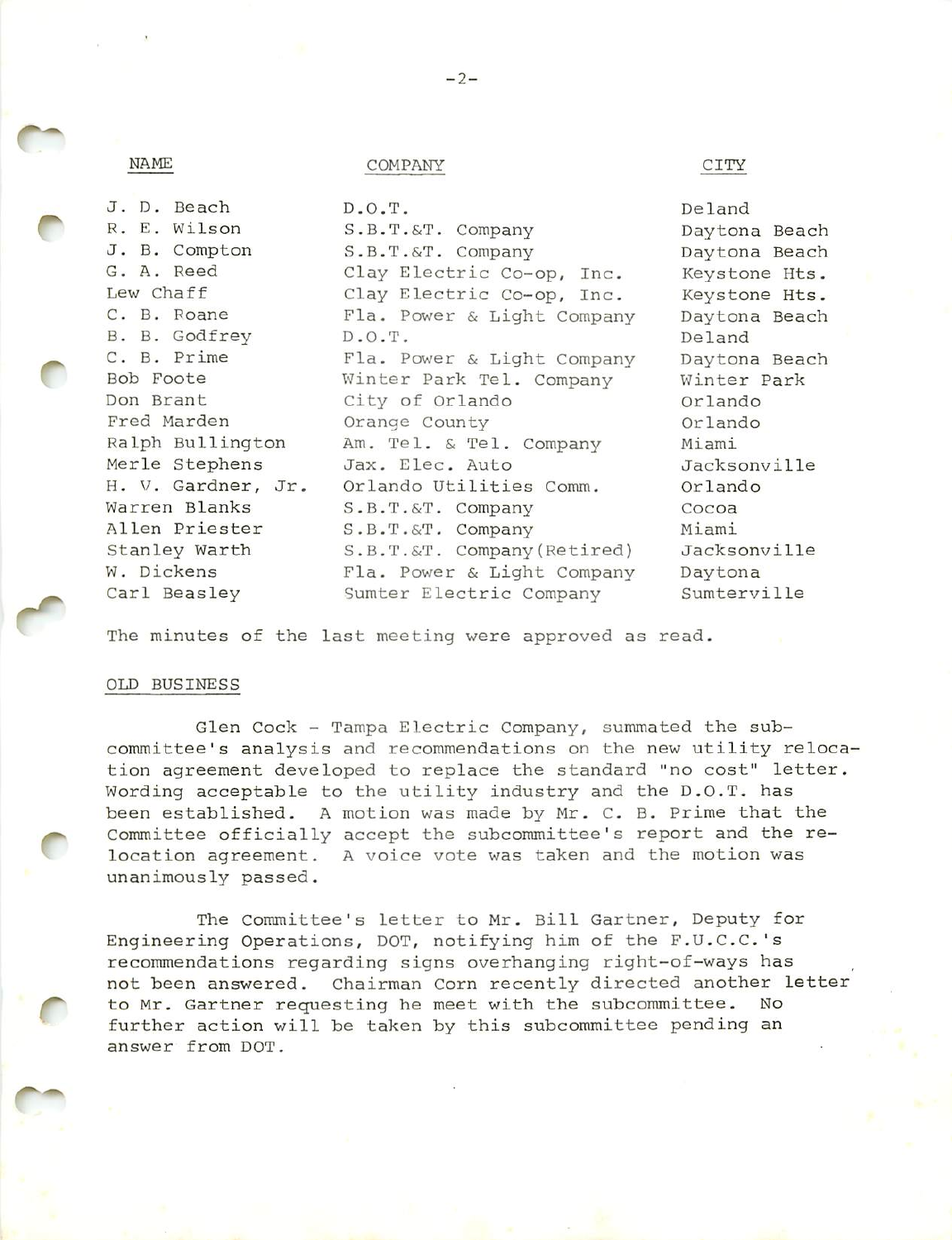Chairman Corn read a Letter directed to him from Mr. P. E. Carpenter, Division Engineer, setting forth the Federal Highway Administration's position with respect to high pressure gas or volatile fuel lines crossing under Federal—Aid highway bridges. Mr. Carpenter stated that these installations should be treated as a highway crossing in an embankment condition. A memorandum from Mr. Salley on this subject was read in which it was stated that similar situations on non-federal aid project would be treated in accordance with the provisions of Rule 014- 46.01, Florida Administrative Code.

Mr. E. M. Salley, State Utility Engineer, DOT, presented a film entitled "The Moving Challenge", an excellent program developed by the DOT depicting the tremendous transportation problems associated with Florida's continually increasing popula tion and tourism.

### NEW BUSINESS

The Nominating Committee offered the names of Ken Brown for Chairman, Larry Housel for Secretary and Andy Palmer for Vice-chairman for the forthcoming year. All were unanimously elected. Bob thanked the group for their continued cooperation and support during his year in office and relinquished the chair to the new Chairman, Ken Brown.

Chairman Brown introduced Mr. Robert L. Freeman, Engineer of Traffic Operations who presented a slide program establishing the necessity for standarization of traffic control devices and systems. Mr. Freeman showed examples of DOT projects where in adequate and nonuniform traffic control and warning systems were utilized. Deficient traffic control systems result in unnecessary hazards to the motoring public and a lack of inherent trust by the public in the systems of warning devices. Mr. Freeman suggested that the utility industry relate the DOT practices to their respective procedures and initiate improvements as required,.

Chairman Brown noted that Mr. Ekey, State Highway Engineer has not responded to the F.U.C.C.'s November 25, 1969 request for adoption of the "Space Allocation Guide". Mr. Salley noted that standarization of utility locations should not be approached as a requirement but rather as a recommendation and predicted that Mr. Ekey would respond to the F.U.C.C.'s request in the near future.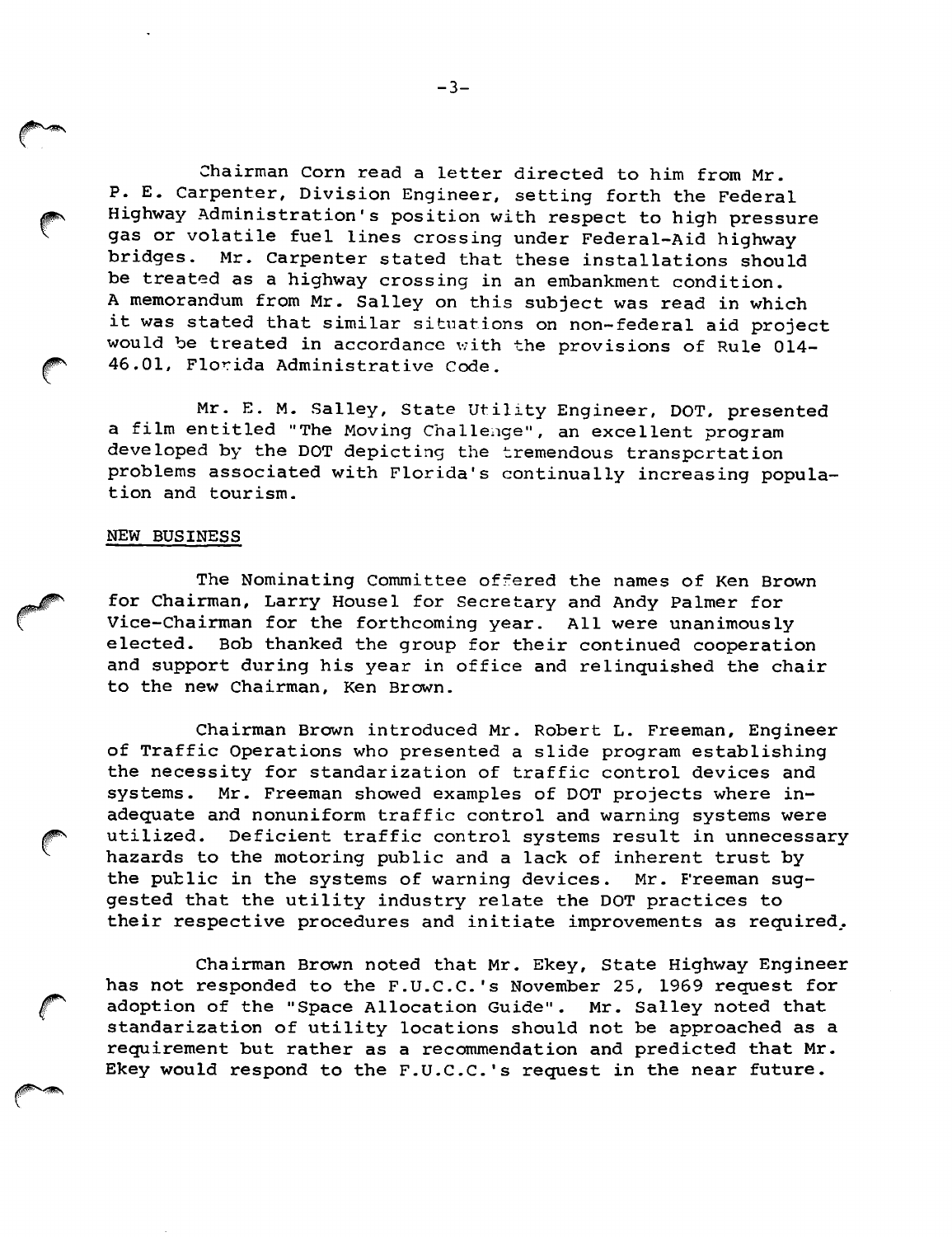Glen Cock moved that the Committee contact DOT and site their willingness to work with the Department should the study of standard utility space allocation be reactivated. Motion was seconded and unanimously passed.

Chairman Brown read a communication from E. M. Salley to Bob Corn regarding the Federal Highway Administration's Instructional Memorandum 30-4-71, Federal-Aid Participation - Utility Installations Serving a Highway Purpose. Mr. Salley noted that billing for such installations can be accepted by the Florida Department of Transportation, only when submitted under the provisions of DOT'S reimbursable procedure 132-046 with supporting legal agreement.

Chairman Brown presented a proposal developed by Verne Brown, General Telephone Company, to establish a "Standing Committee". The purpose of this Committee will be to expedite recommendations of the various utility industries and enhance the Coordinating Committee's ability to react more rapidly. The Standing Committee is to be comprised of a representative from each of the following utilities:

> General Telephone company Florida Power Corporation Florida Gas Transmission SATV Municipal Agencies County Agencies D.O.T. Railroad

Copies of a written statement summarizing the intent of this Committee were distr'.buted and are included herewith for study by the general membership during this forthcoming quarter. Implementation of this Committee will require revision in the bylaws and is to be voted on at the November meeting.

Chairman Brown requested a status report on the "State Utility Accommodation Guide". Mr. Salley stated that the Federal Highway Administration is not vigorously pressing for a guide acceptable to them and utilities in Florida are bound by the existing guide as approved by Secretary Mueller.